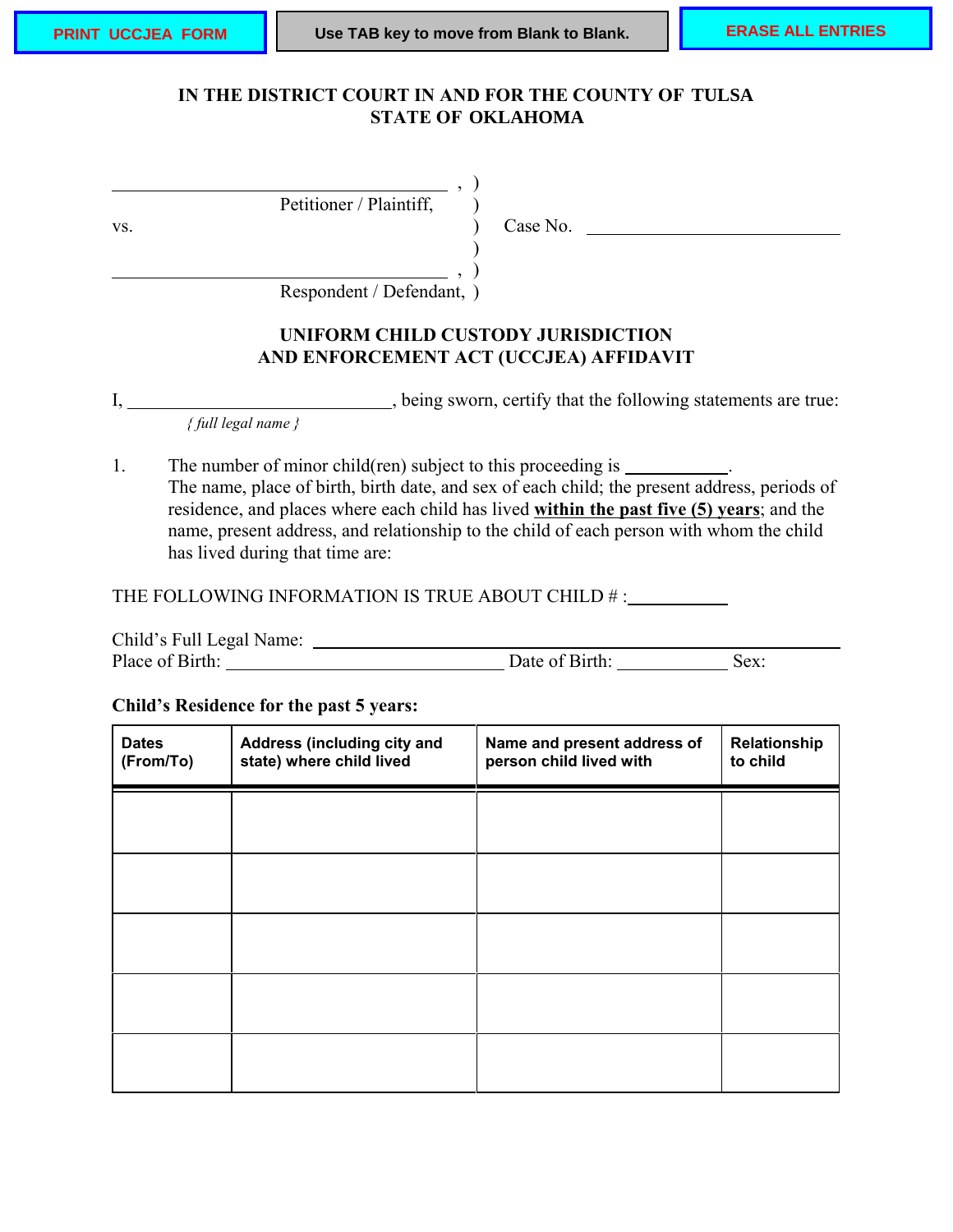# THE FOLLOWING INFORMATION IS TRUE ABOUT CHILD # :

| Child's Full Legal Name: |                |      |
|--------------------------|----------------|------|
| Place of Birth:          | Date of Birth: | Sex: |

# **Child's Residence for the past 5 years:**

| <b>Dates</b><br>(From/To) | Address (including city and<br>state) where child lived | Name and present address of<br>person child lived with | Relationship<br>to child |
|---------------------------|---------------------------------------------------------|--------------------------------------------------------|--------------------------|
|                           |                                                         |                                                        |                          |
|                           |                                                         |                                                        |                          |
|                           |                                                         |                                                        |                          |
|                           |                                                         |                                                        |                          |
|                           |                                                         |                                                        |                          |

# THE FOLLOWING INFORMATION IS TRUE ABOUT CHILD # :

Child's Full Legal Name:

Place of Birth: Sex: Date of Birth: Sex:

#### **Child's Residence for the past 5 years:**

| <b>Dates</b><br>(From/To) | Address (including city and<br>state) where child lived | Name and present address of<br>person child lived with | Relationship<br>to child |
|---------------------------|---------------------------------------------------------|--------------------------------------------------------|--------------------------|
|                           |                                                         |                                                        |                          |
|                           |                                                         |                                                        |                          |
|                           |                                                         |                                                        |                          |
|                           |                                                         |                                                        |                          |
|                           |                                                         |                                                        |                          |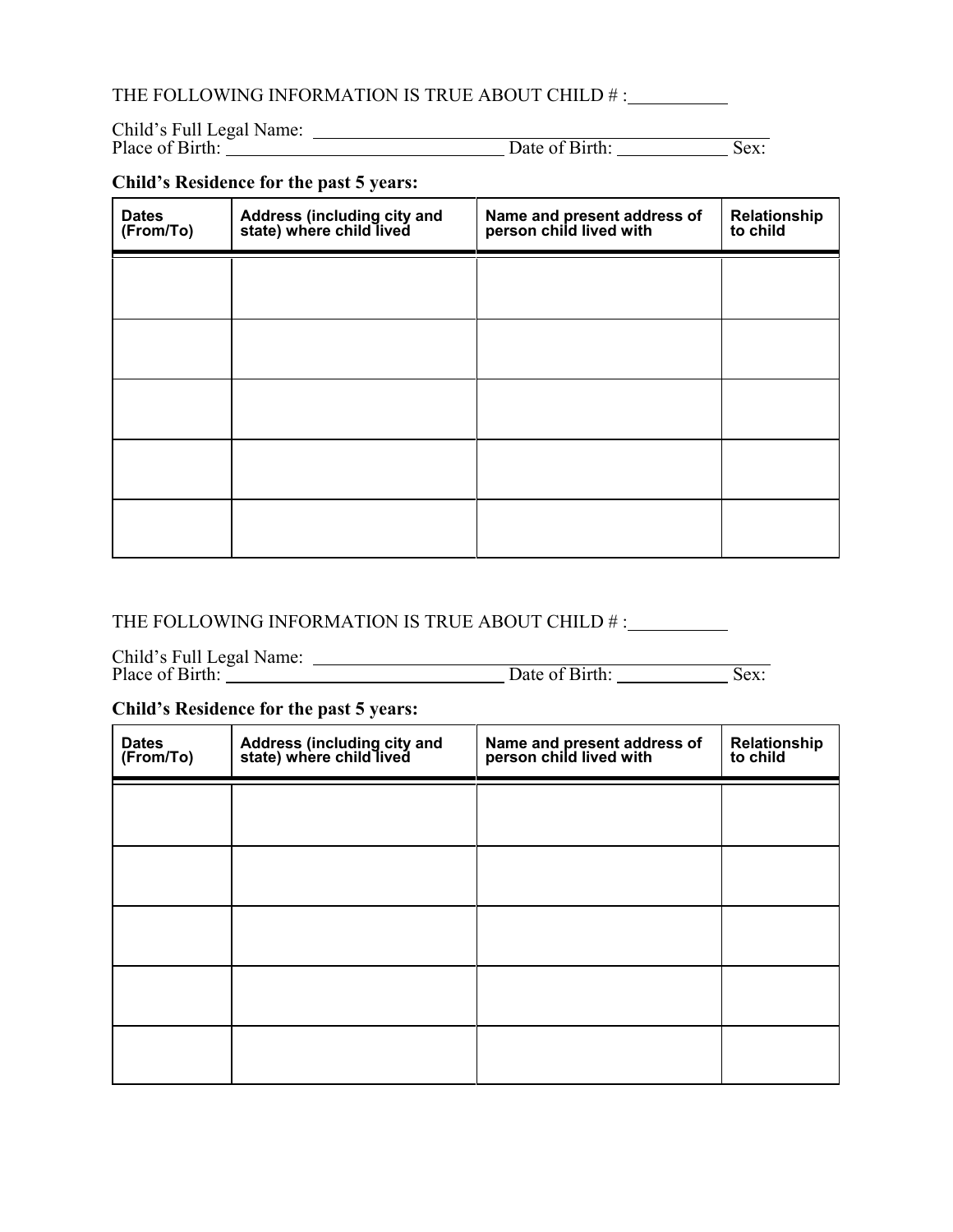# **2. Participation in custody proceeding(s):**

# $\sim$  one only]

**I HAVE NOT** participated as a party or witness or in any capacity in any other proceeding, in this or any other state, concerning the custody of or visitation with a child subject to this proceeding.

**I HAVE** participated as a party or witness or in any capacity in any other proceeding, in this or any other state, concerning the custody of or visitation with a child subject to this proceeding.

Explain:

a. Name of each child: b. Type of proceeding: c. Court and state: d. Case Number: e. Date of court order or judgment (if any):

# **3. Information about custody proceeding(s):**

 $\sqrt{\ }$  one only

**I HAVE NO INFORMATION** of any custody or visitation proceeding pending in a court of this or any other state concerning a child subject to this proceeding.

**I HAVE THE FOLLOWING INFORMATION** concerning a custody or visitation proceeding pending in a court of this or another state concerning a child subject to this proceeding, other than set out in item 2.

## Explain:



## **4. Knowledge of any other proceeding(s):**

- $\sqrt{\ }$  one only
	- **I HAVE NO KNOWLEDGE** of any proceeding that could affect the current proceeding, including proceedings for enforcement and proceedings relating to domestic violence, protective orders, termination of parental rights, and adoptions.

\_\_\_\_ **I HAVE KNOWLEDGE** of a proceeding that could affect the current proceeding, including proceedings for enforcement and proceedings relating to domestic violence, protective orders, termination of parental rights, and adoptions.

Explain:

- a. Name of each child: b. Type of proceeding: c. Court and state: d. Case Number:
- e. Date of court order or judgment (if any):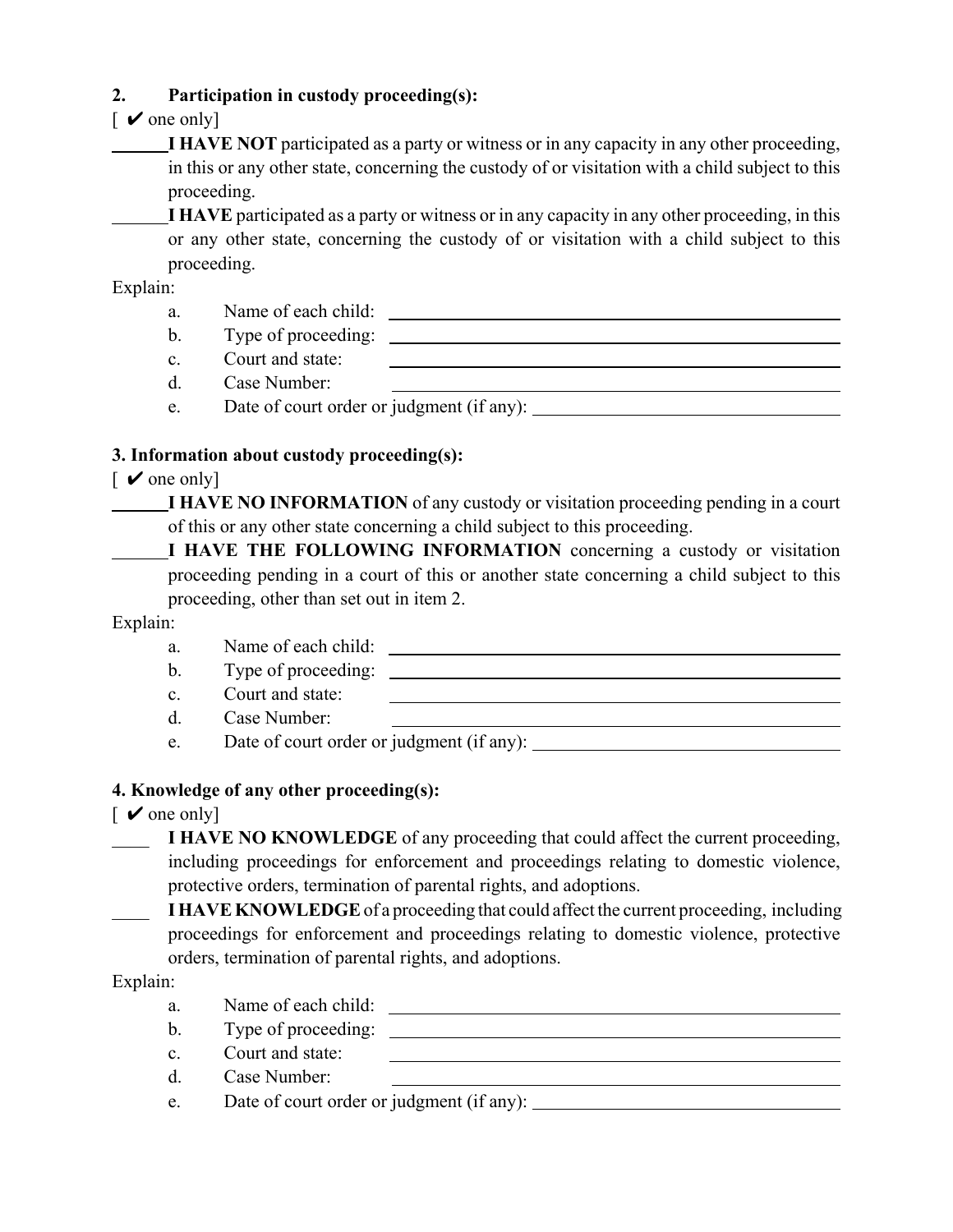#### **5. Persons not a party to this proceeding:**

 $\lceil \mathbf{v} \rceil$  one only

**I DO NOT KNOW OF ANY PERSON** not a party to this proceeding who has physical custody or claims to have legal custody or physical custody of, or visitation rights with respect to any child subject to this proceeding.

 **I KNOW THAT THE FOLLOWING NAMED PERSON(S)** not a party to this proceeding has (have) physical custody or claim(s) to have legal custody or visitation rights with respect to any child subject to this proceeding:

a. Name and address of person:

( ) has physical custody ( ) claims custody rights ( ) claims visitation rights. Name of each child:

b. Name and address of person:

( ) has physical custody ( ) claims custody rights ( ) claims visitation rights. Name of each child:

c. Name and address of person:

( ) has physical custody ( ) claims custody rights ( ) claims visitation rights. Name of each child:

## **6. Knowledge of prior child support proceedings**:

#### $\sqrt{\ }$  one only

 $\Box$  The child(ren) described in this affidavit are NOT subject to existing child support order(s) in this or any state or territory.

 The child(ren) described in this affidavit are subject to the following existing child support order(s):

- a. Name of each child:
- b. Type of proceeding:
- c. Court and state:
- d. Date of court order/judgment (if any):
- e. Amount of child support paid and by whom:
- 7. **I acknowledge that I have a continuing duty to advise this Court of any custody, visitation, child support, or guardianship proceeding (including dissolution of marriage, separate maintenance, child neglect, or dependency) concerning the child(ren) in this state or any other state about which information is obtained during this proceeding**.